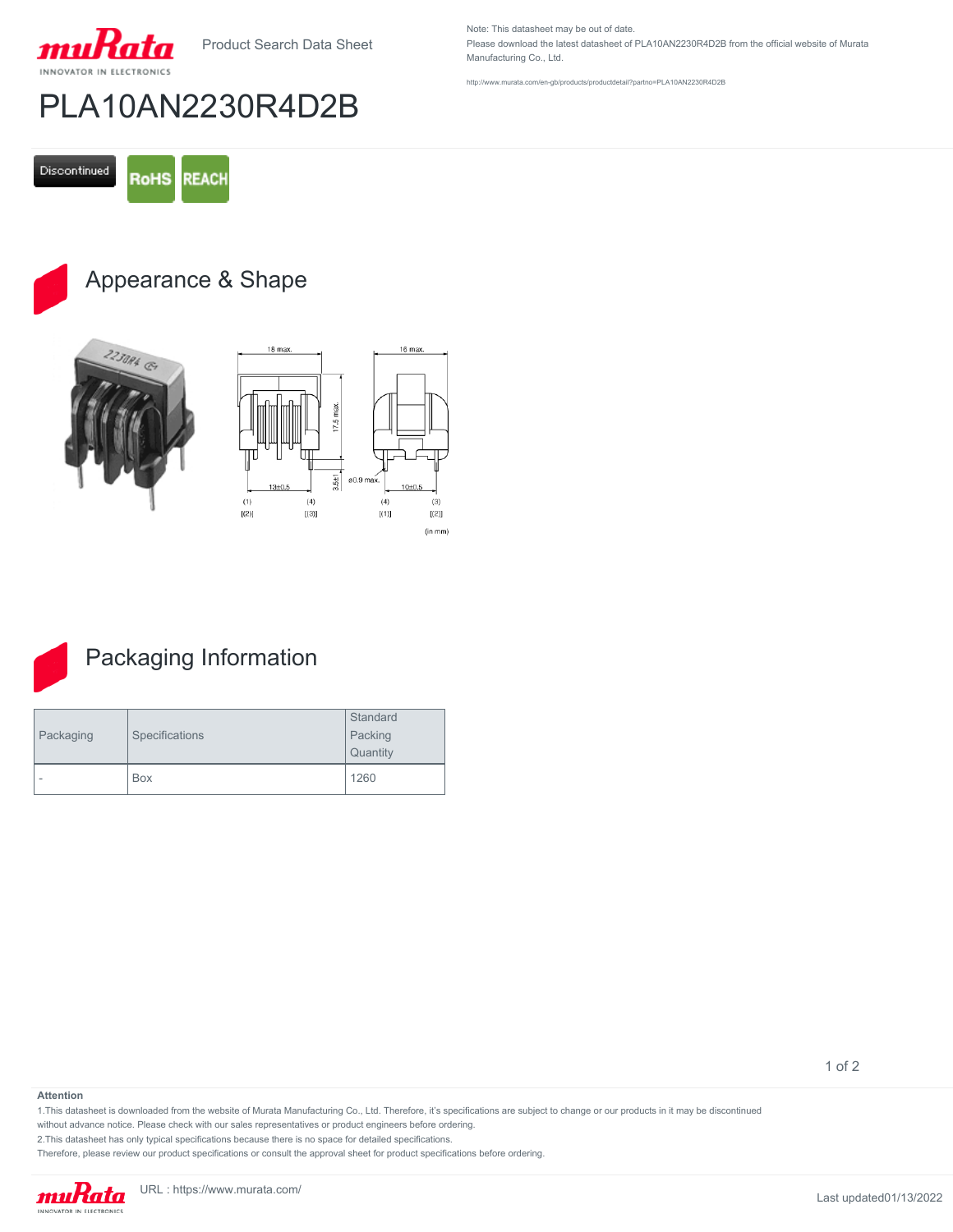Product Search Data Sheet



## PLA10AN2230R4D2B

Note: This datasheet may be out of date. Please download the latest datasheet of PLA10AN2230R4D2B from the official website of Murata Manufacturing Co., Ltd.

<http://www.murata.com/en-gb/products/productdetail?partno=PLA10AN2230R4D2B>



40

60

80<br>0.01

 $0.1$ 





Frequency (MHz)

 $\overline{10}$ 

 $\frac{1}{100}$ 

Insertion Loss Characteristics **Insertion Loss Characteristics (Main)** 



Equivalent Circuit

2 of 2

#### **Attention**

1.This datasheet is downloaded from the website of Murata Manufacturing Co., Ltd. Therefore, it's specifications are subject to change or our products in it may be discontinued

without advance notice. Please check with our sales representatives or product engineers before ordering.

2.This datasheet has only typical specifications because there is no space for detailed specifications.

Therefore, please review our product specifications or consult the approval sheet for product specifications before ordering.